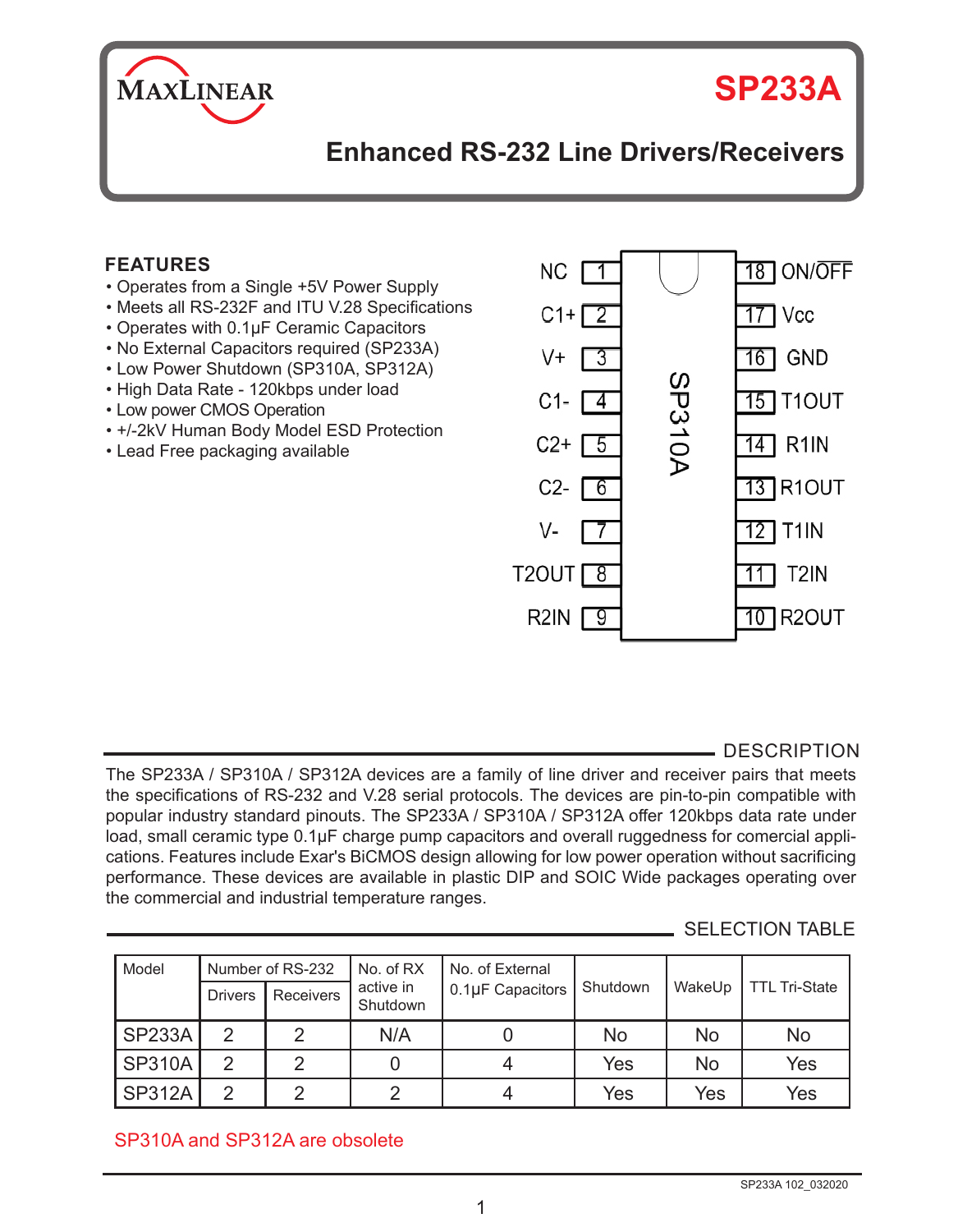# **ABSOLUTE MAXIMUM RATINGS**

These are stress ratings only and functional operation of the device at these ratings or any other above those indicated in the operation sections of the specifications below are not implied. Exposure to absolute maximum ratings conditions for extended periods of time may affect reliability.

| Input Voltages         |  |
|------------------------|--|
|                        |  |
|                        |  |
| <b>Output Voltages</b> |  |
|                        |  |
|                        |  |
|                        |  |

| <b>Short Circuit duration</b>            |  |
|------------------------------------------|--|
| Package Power Dissipation:               |  |
|                                          |  |
| (derate 7mW/°C above +70°C)              |  |
|                                          |  |
| (derate 7mW/°C above +70°C)              |  |
|                                          |  |
| Lead Temperature (soldering, 10s) +300°C |  |

#### **ELECTRICAL CHARACTERISTICS**

Vcc=5V ±10%, 0.1μF charge pump capacitors, Tmin to Tmax, unless otherwise noted, Typical values are Vcc=5V and Ta=25°C

| <b>PARAMETER</b>                    | <b>TEST CONDITIONS</b>                                           | <b>MIN</b> | <b>TYP</b> | <b>MAX</b>     | <b>UNIT</b> |
|-------------------------------------|------------------------------------------------------------------|------------|------------|----------------|-------------|
| <b>TTL INPUT</b>                    |                                                                  |            |            |                |             |
| Logic Threshold LOW                 | TIN, EN, SD, ON/OFF                                              |            |            | 0.8            | Volts       |
| Logic Threshold HIGH                | TIN, EN, SD, ON/OFF                                              | 2.0        |            |                | Volts       |
| Logic Pull-Up Current               | $TIN = 0V$                                                       |            | 15         | 200            | μA          |
| <b>TTL OUTPUT</b>                   |                                                                  |            |            |                |             |
| Output Voltge LOW                   | $I$ out = 3.2mA: $V$ cc = $+5V$                                  |            |            | 0.4            | Volts       |
| Output Voltage HIGH                 | $I$ out = $-1.0$ mA                                              | 3.5        |            |                | Volts       |
| Leakage Current; TA=25°C            | $EN = Vcc$ . 0V $\leq$ VOUT $\leq$ Vcc<br>SP310A and SP312A only |            | 0.05       | $+/-10$        | μA          |
| RS-232 OUTPUT                       |                                                                  |            |            |                |             |
| <b>Output Voltage Swing</b>         | All Transmitter outputs loaded<br>with 3k ohms to GND            | $+/-5.0$   | $+/-9V$    |                | Volts       |
| <b>Output Resistance</b>            | $Vcc = 0V$ , $Vout = +/-2V$                                      | 300        |            |                | Ohms        |
| <b>Output Short Circuit Current</b> | Infinite Duration                                                |            | $+/-18$    |                | mA          |
| Maximum Data Rate                   | $CL = 2500pF$ , RL = $3k\Omega$                                  | 120        | 240        |                | kbps        |
| RS-232 INPUT                        |                                                                  |            |            |                |             |
| Voltage Range                       |                                                                  | $-25$      |            | $+25$          | Volts       |
| Voltage Threshold LOW               | $Vec = 5V$ , $Ta = 25^{\circ}C$                                  | 0.8        | 1.2        |                | Volts       |
| Voltage Threshold HIGH              | $Vec = 5V$ , $Ta = 25^{\circ}C$                                  |            | 1.7        | 2.4            | Volts       |
| <b>Hysteresis</b>                   | $Vec = 5V$ , $Ta = 25^{\circ}C$                                  | 0.2        | 0.5        | 1.0            | Volts       |
| Resistance                          | $TA = 25^{\circ}C$ , -25V ≤ VIN ≤ +25V                           | 3          | 5          | $\overline{7}$ | $k\Omega$   |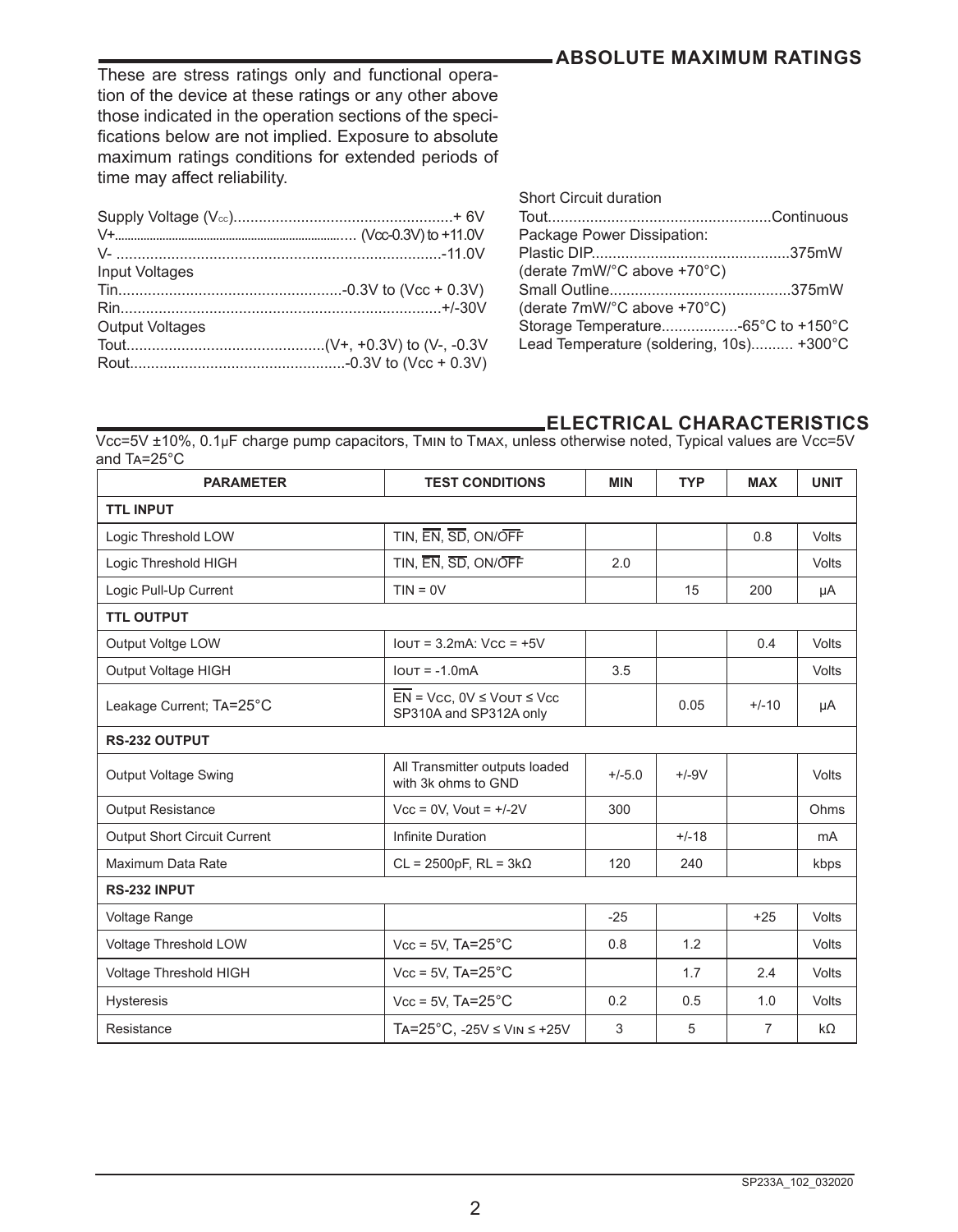#### **ELECTRICAL CHARACTERISTICS**

**PIN ASSIGNMENTS**

Vcc=5V ±10%, 0.1μF charge pump capacitors, Tmin to Tmax, unless otherwise noted, Typical values are Vcc=5V and Ta=25°C

| Parameter                                         | <b>TEST CONDITIONS</b>                                                             | <b>MIN</b> | <b>TYP</b> | <b>MAX</b> | Unit      |
|---------------------------------------------------|------------------------------------------------------------------------------------|------------|------------|------------|-----------|
| <b>DYNAMIC CHARACTERISTICS</b>                    |                                                                                    |            |            |            |           |
| <b>Driver Propagation Delay</b>                   | TTL to RS 232; $CL = 50pF$                                                         |            | 1.5        | 3.0        | μs        |
| Receiver Propagation Delay                        | RS-232 to TTL,                                                                     |            | 0.1        | 1.0        | $\mu s$   |
| Instantaneous Slew Rate                           | $CL = 10pF$ , $RL = 3-7k\Omega$                                                    |            |            | 30         | $V/\mu s$ |
| <b>Transition Region Slew Rate</b>                | $CL = 2500pF$ , $RL = 3k\Omega$ ;<br>Measured from +3V to -3V or<br>$-3V$ to $+3V$ |            | 10         |            | $V/\mu s$ |
| Output Enable Time                                | SP310A and SP312A only                                                             |            | 400        |            | ns        |
| Output Disable Time                               | SP310A and SP312A only                                                             |            | 250        |            | ns        |
| <b>POWER REQUIREMENTS</b>                         |                                                                                    |            |            |            |           |
| Vcc Power Supply Current                          | No Load, $Vec = 5V$ , $Ta=25^{\circ}C$                                             |            | 10         | 15         | mA        |
| Vcc Power Supply Current, Loaded                  | All Transmitters $RL = 3k\Omega$ ,<br>$Ta = 25^{\circ}C$                           |            | 25         |            | mA        |
| Shutdown Supply Current<br>SP310A and SP312A only | $Vcc = 5V$ . TA=25 $°C$                                                            |            | 1          | 10         | μA        |



SP310A and SP312A are obsolete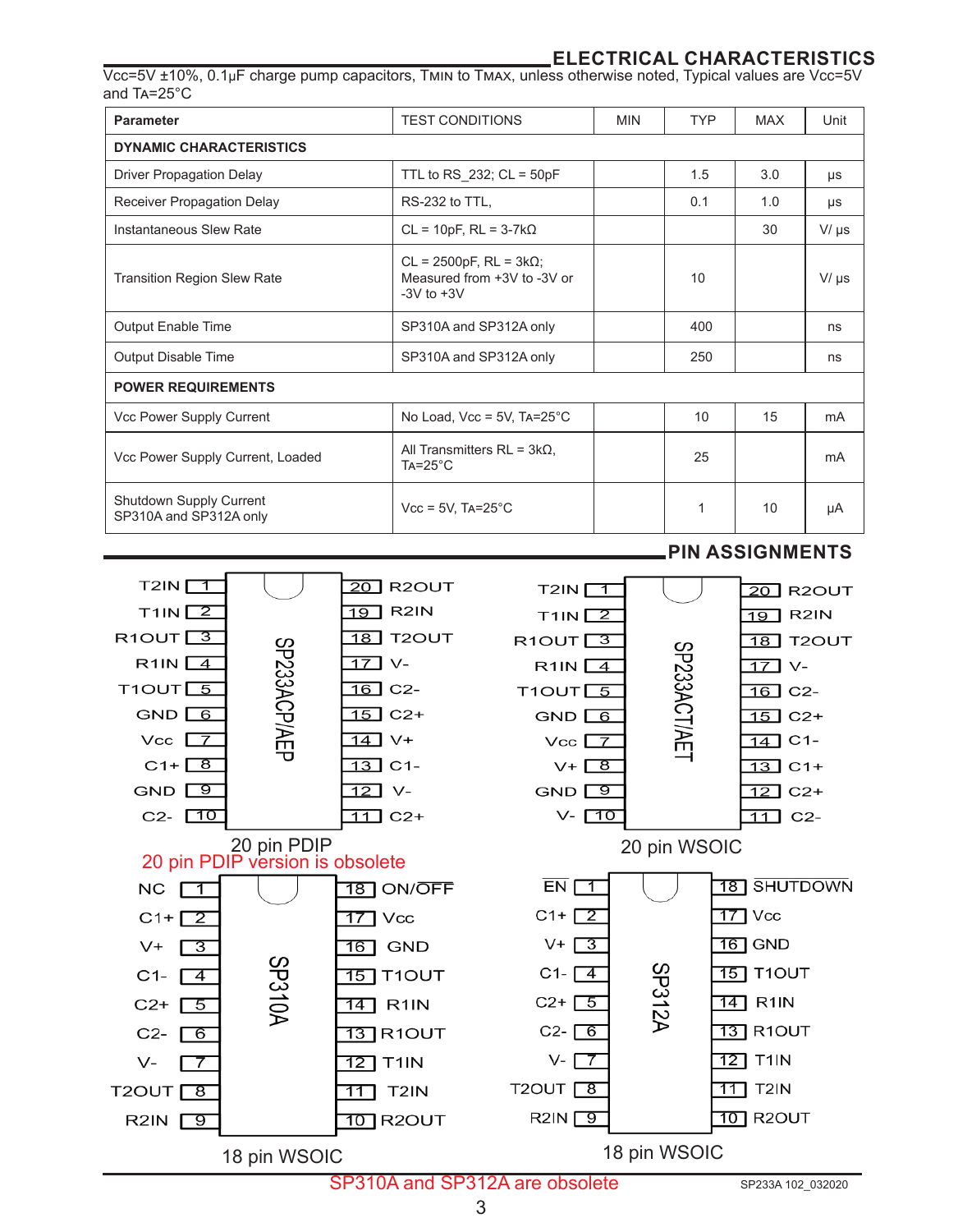#### **DESCRIPTION**

#### **DETAILED DESCRIPTION**

The SP233A, SP310A and SP312A devices are a family of line driver and receiver pairs that meet the EIA/TIA-232 and V.28 serial communication protocols. These devices are pin-to-pin compatible with popular industry standards. The SP233A, SP310A and SP312A devices offer a 120kbps data rate, 10V/μs slew rate and an onboard charge pump that operates from a single 5V supply using 0.1μF ceramic capacitors. The ESD tolerance has been improved on these devices to +/-2kV Human Body Model.

The SP233A device provides internal charge pump capacitors. The SP310A provides an ON/ OFF input that simultaneously disables the internal charge pump circuit and puts all transmitter and receiver outputs into a high impedance state. The SP312A is identical to the SP310 but with seperate tri-state and shutdown inputs

#### **Theory Of Operation**

The SP233A, SP310A and SP312A devices are made up of three basic circuit blocks: 1. Drivers, 2. Receivers, and 3. charge pump.

#### **Drivers**

The drivers are inverting level transmitters that convert TTL or CMOS logic levels to EIA/TIA-232 levels with an inverted sense relative to the input logic levels. Typically, the driver output voltage swing is +/-9V. Even under worst case loading conditions of 3k ohms and 2500pF, the driver output is guaranteed to be +/-5.0V minimum, thus satisfying the RS-232 specification. The driver outputs are protected against infinite short-circuits to ground without degradation in reliability.

The drivers can guarantee output data rates of 120kbps under worst case loading of 3k ohms and 2500pF.

The Slew rate of the driver output is internally limited to 30V/ μs in order to meet the EIA standards (EIA-232F). Additionally, the driver outputs LOW to HIGH transition meets the montonic output requirements of the standard.

#### **Receivers**

The receivers convert EIA/TIA-232 signal levels to TTL or CMOS logic output levels. Since the input is usually from a transmission line, where long cable length and system interference can degrade the signal, the inputs have a typical hysteresis margin of 500mV. This ensures that the receiver is virtually immune to noisy transmission lines. Should an input be left unconnected, an internal 5kohm pull-down resistor to ground will commit the output of the receiver to a HIGH state.

#### **Charge pump**

The charge pump is a patented design and uses a unique approach compared to older less efficiant designs. The charge pump requires 4 external capacitors and uses a four phase voltage shifting technique. The internal power supply consists of a dual charge pump that provides a driver output voltage swing of +/-9V. The internal oscillator controls the four phases of the voltage shifting. A description of each phase follows:

#### **Phase 1**

Vss charge store and double: The positive terminals of capacitors C1 and C2 are charged from Vcc with their negative terminals initially connected to ground. C1+ is then connected to ground and the stored charge from C1- is superimposed onto C2-. Since C2+ is still connected to Vcc the voltage potential across C2 is now 2 x Vcc.

#### **Phase 2**

Vss transfer and invert: Phase two connects the negative terminal of C2 to the Vss storage capacitor and the positive terminal of C2 to ground. This transfers the doubled and inverted (V-) voltage onto C4. Meanwhile, capacitor C1 is charged from Vcc to prepare it for its next phase.

#### **Phase 3**

Vdd charge store and double: Phase three is identical to the first phase. The positive terminals of C1 and C2 are charged from Vcc with their negative terminals initially connected to ground. C1+ is then connected to ground and the stored charge from C1- is superimposed onto C2-. Since C2+ is still connected to Vcc the voltage potential across capacitor C2 is now 2 x Vcc.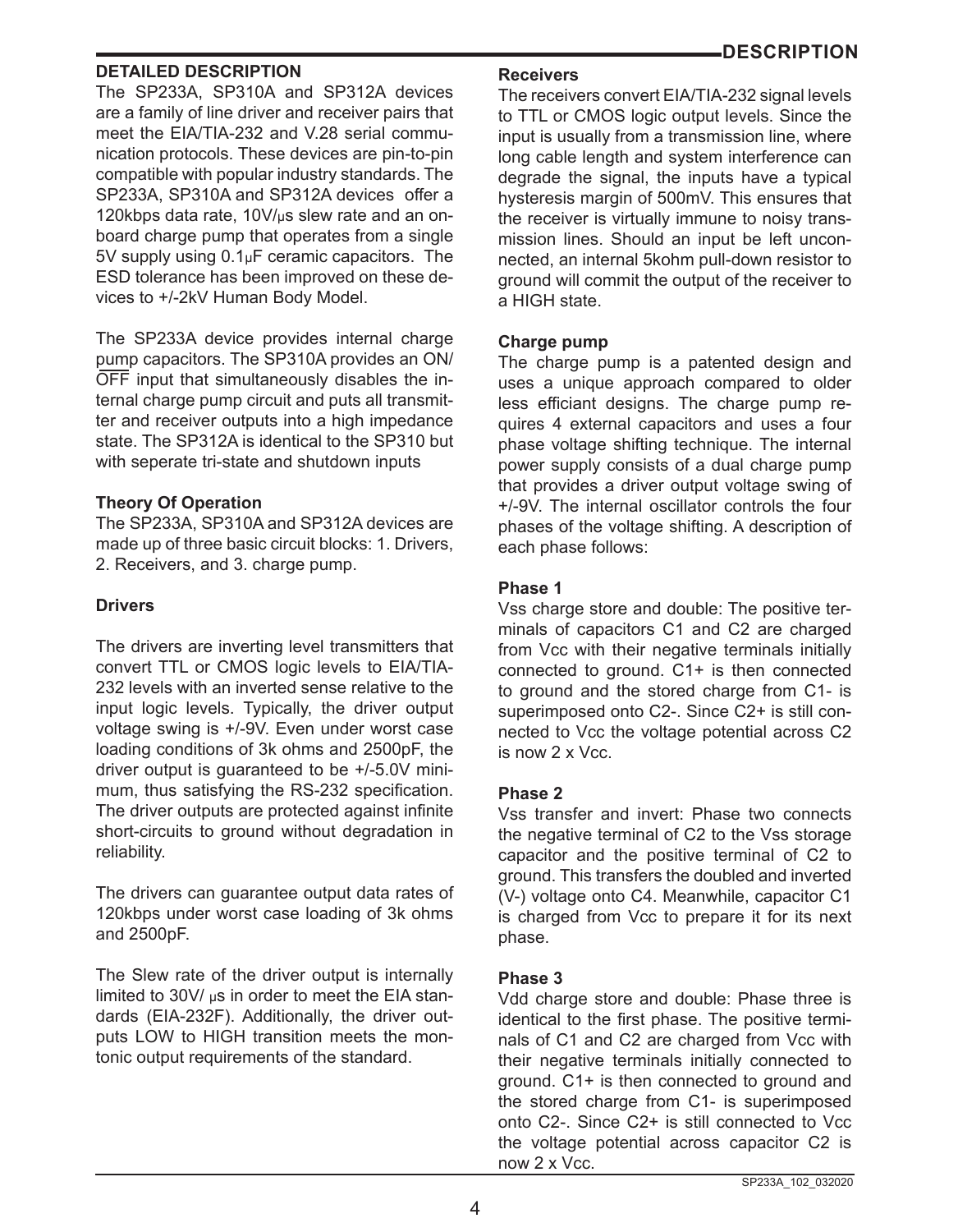#### **Phase 4**

Vdd transfer: The fourth phase connects the negative terminal of C2 to ground and the positive terminal of C2 to the Vdd storage capacitor. This transfers the doubled (V+) voltage onto C3. Meanwhile, capacitor C1 is charged from Vcc to prepare it for its next phase.

The clock rate for the charge pump typically operates at greater than 15kHz allowing the pump to run efficiently with small 0.1uF capacitors. Efficient operation depends on rapid charging and discharging of C1 and C2, therefore capacitors should be mounted as close as possible to the IC and have low ESR (equivalent series resistance). Inexpensive surface mount, ceramic capacitors are ideal for using on charge pump. If polarized capacitors are used the positive and negative terminals should be connected as shown in the typical operating circuit. A diagram of the individual phases are shown in Figure 1.

#### **Shutdown (SD) and Enable (EN) features for the SP310A and SP312A**

Both the SP310A and SP312A have a shutdown / standby mode to conserve power in batterypowered applications. To activate the shutdown mode, which stops the operation of the charge pump, a logic "0" is applied to the appropriate control line. For the SP310A, this control line is the  $ON/\overline{OFF}$  (pin 18) input. Activating the shutdown mode puts the SP310A transmitter and receiver ouptuts into a high impedance condition. For the SP312A, this control line is the SHUT-DOWN (pin18) input; this also puts the transmitter outputs in a tri-state mode. The receiver outputs can be tri-stated seperately during normal operation or shutdown by applying a logic "1" on the  $\overline{FN}$  line (pin 1).

#### **Wake-Up Feature for the SP312A**

The SP312A has a wake-up feature that keeps the receivers active when the device is placed into shutdown. Table 1 defines the truth table for the Wake-Up function. When only the receivers are activated, the SP312A typically draws less than 5uA supply current. In the case of when a modem is interfaced to a computer in power down mode, the Ring Indicator (RI) signal from the modem would be used to "wake-up" the computer, allowing it to accept data transmission.

After the ring indicator has propagated through the SP312A receiver, it can be used to trigger the power management circuitry of the computer to power up the microprocessor, and bring the  $\overline{SD}$  pin of the SP312A to a logic high, taking it out of the shutdown mode. The receiver propagation delay is typically 1us. The enable time for V+ and V- is typically 2ms. After V+ and V- have settled to their final values, a signal can be sent back to the modem on the data terminal ready (DTR) pin signifying that the computer is ready to accept the transmit data.

| $\overline{SD}$ | <b>EN</b> | Power<br>Up/Down | Receiver<br>outputs |
|-----------------|-----------|------------------|---------------------|
| 0               | 0         | Down             | Enabled             |
| 0               |           | Down             | Tri-state           |
|                 | O         | Up               | Enabled             |
|                 |           | Up               | Tri-state           |

| Table 1. Wake-up Function truth table |  |  |  |  |
|---------------------------------------|--|--|--|--|
|---------------------------------------|--|--|--|--|

#### **Pin Strapping for the SP233ACT/ACP**

The SP233A packaged in a 20 pin SOICW package (SP233ACT) has a slightly different pinout than the SP233A in PDIP packaging (SP233ACP). To operate properly, the following pairs of pins must be externally wired together as noted in table 2:

| <b>Pins Wired</b><br>Together | <b>SOICW</b>                            | <b>PDIP</b> |
|-------------------------------|-----------------------------------------|-------------|
| Two V- pins                   | 10 & 17                                 | 12 & 17     |
| Two C2+ pins                  | 12 & 15                                 | 11 & 15     |
| Two C- pins                   | 11 & 16                                 | 10 & 16     |
|                               | No Connections for<br>Pins 8, 13 and 14 |             |
|                               | Connect Pins 6 and 9<br>to GND          |             |

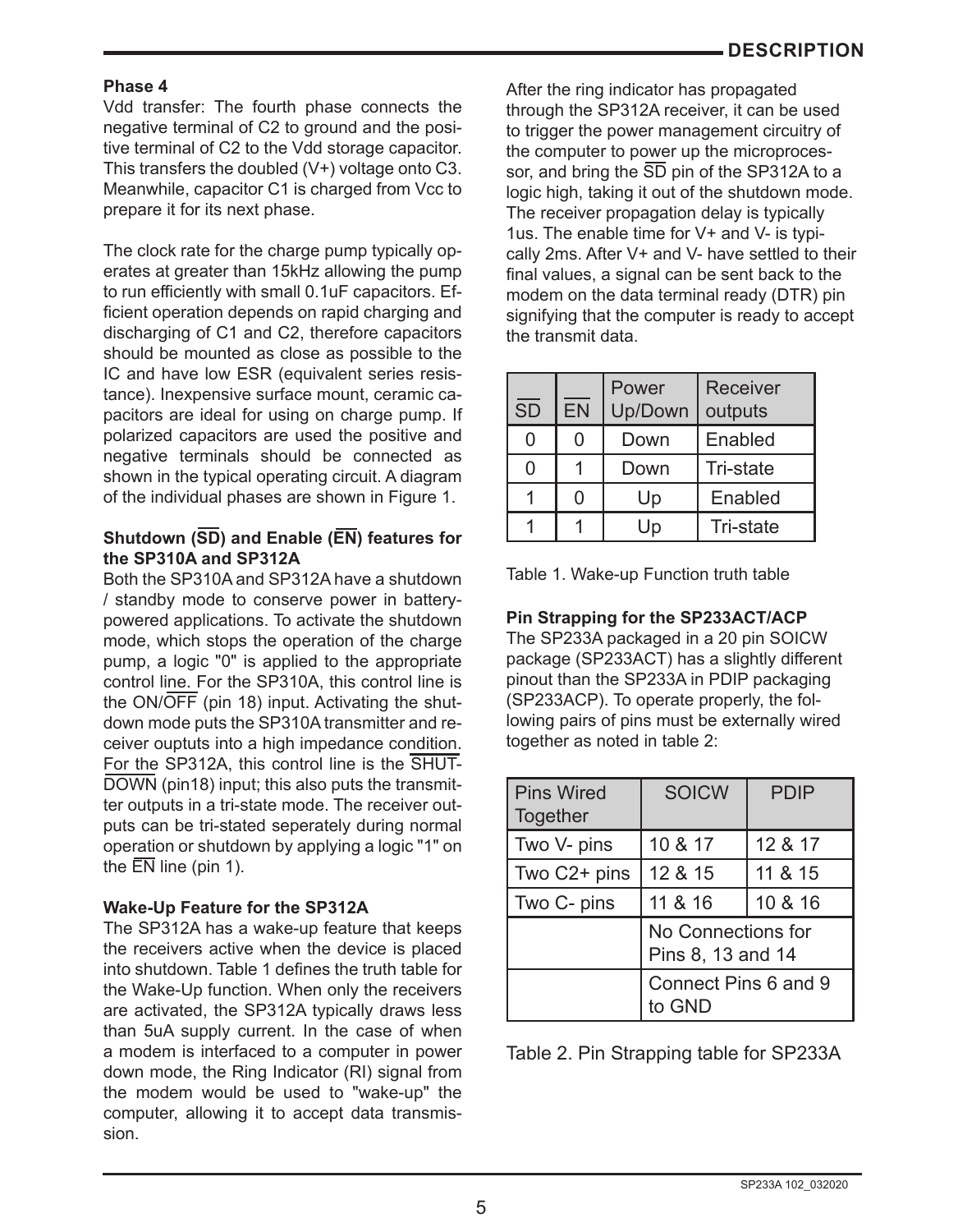

Figure 1. Charge pump phases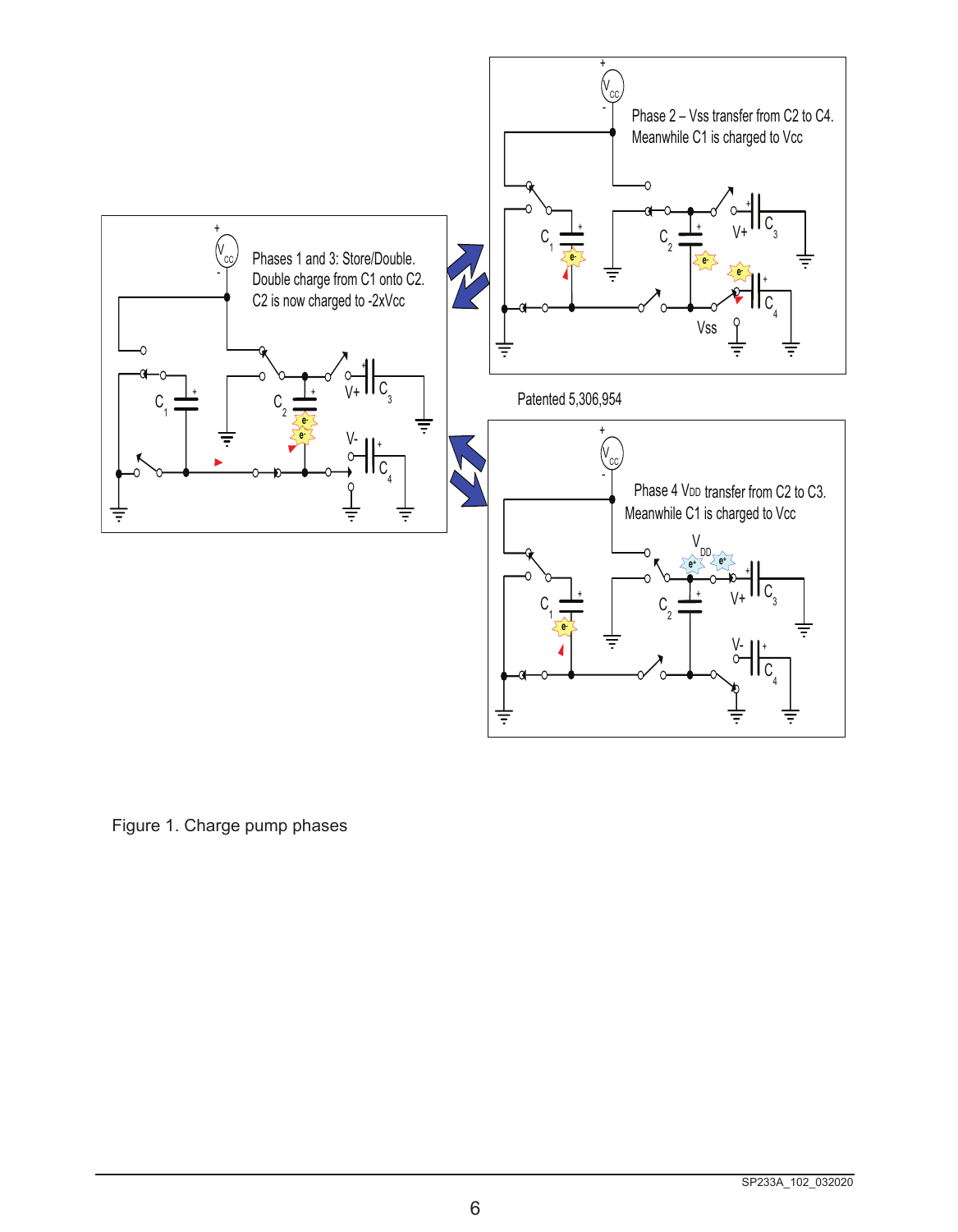### **TYPICAL PERFORMANCE CHARACTERISTICS**



Figure 2, SP233A Charge pump waveformsno load (1 = C1+, 2 = C2+, 3 = V+, 4 = V-).



Figure 3, SP233A Charge pump waveforms when fully loaded with  $3$ Kohms (1 = C1+, 2  $= C2+, 3 = V+, 4 = V-$ ).



Figure 4, Loopback results at 60KHZ and  $2500pF$  load (1 = TXin, 2 = TXout/RXin, 3 = RXout).



Figure 5, Charge pump outputs at start up  $(1 = \text{Vec}, 2 = \text{V+}, 3 = \text{V-}).$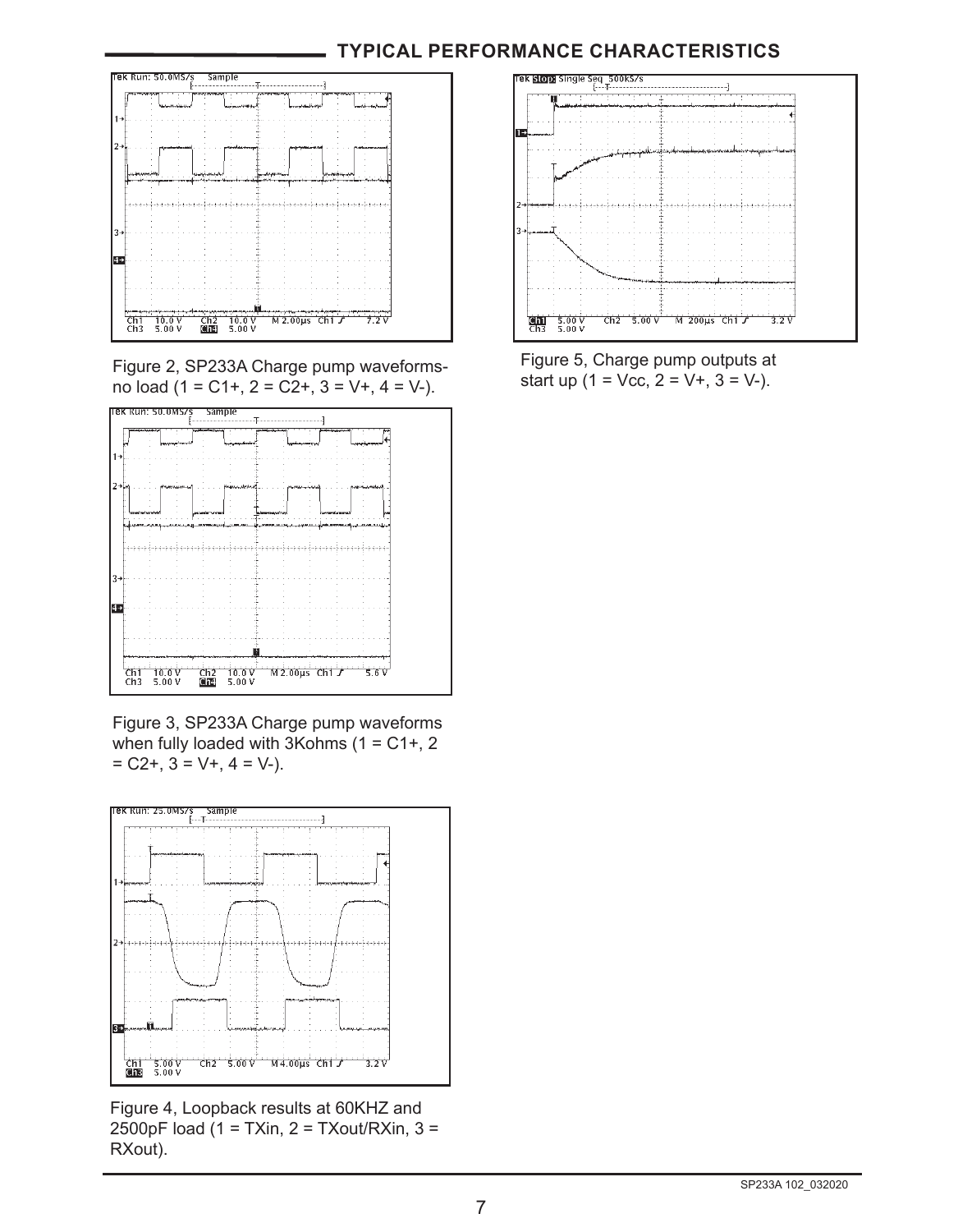

\* Do not make connections to these pins





either Vcc or GND. Connecting the capacitor to Vcc is recommended.





 $*$  Do not make connections to these pins





either Vcc or GND. Connecting the capacitor to Vcc is recommended.

Figure 9, SP312A Typical Application circuit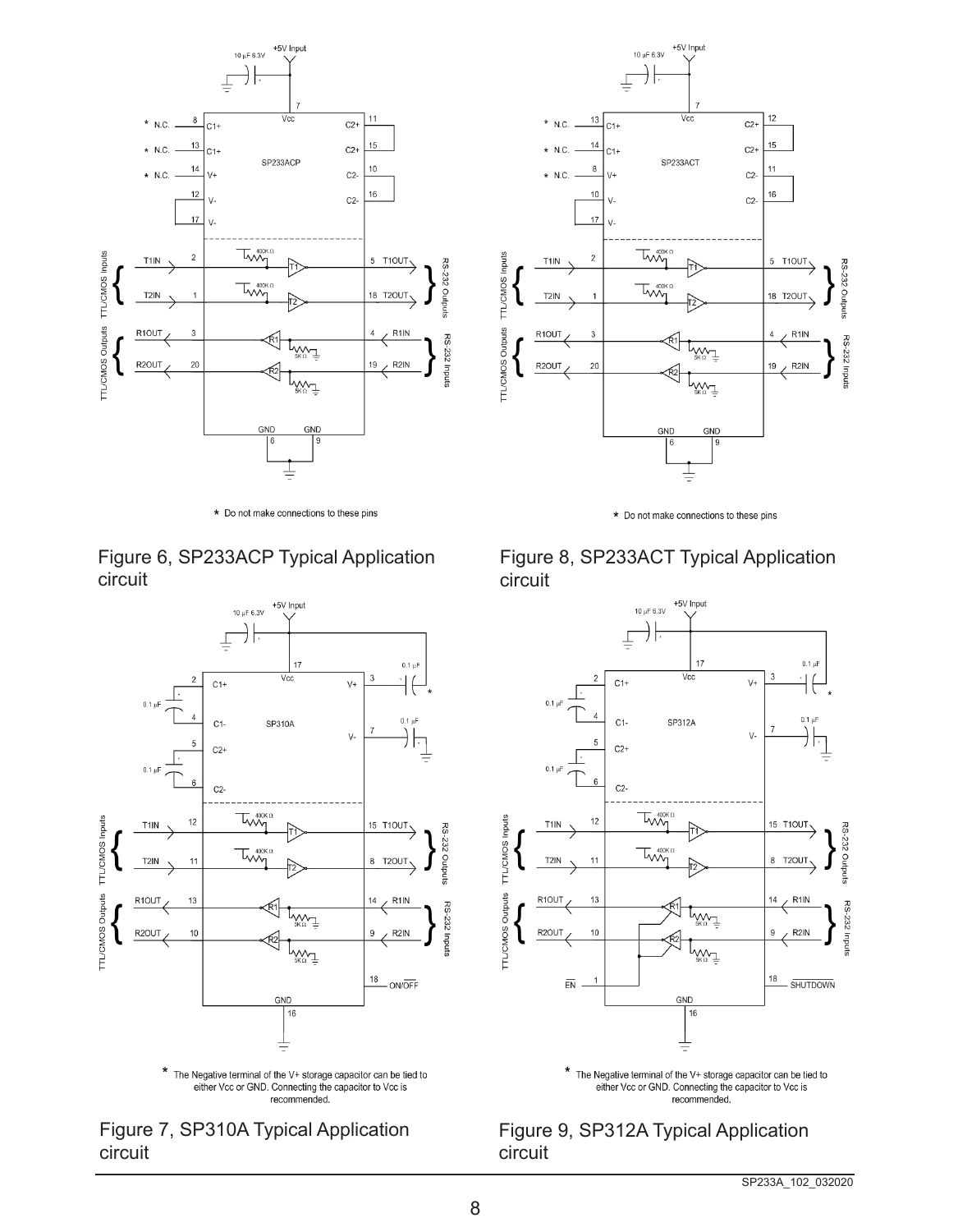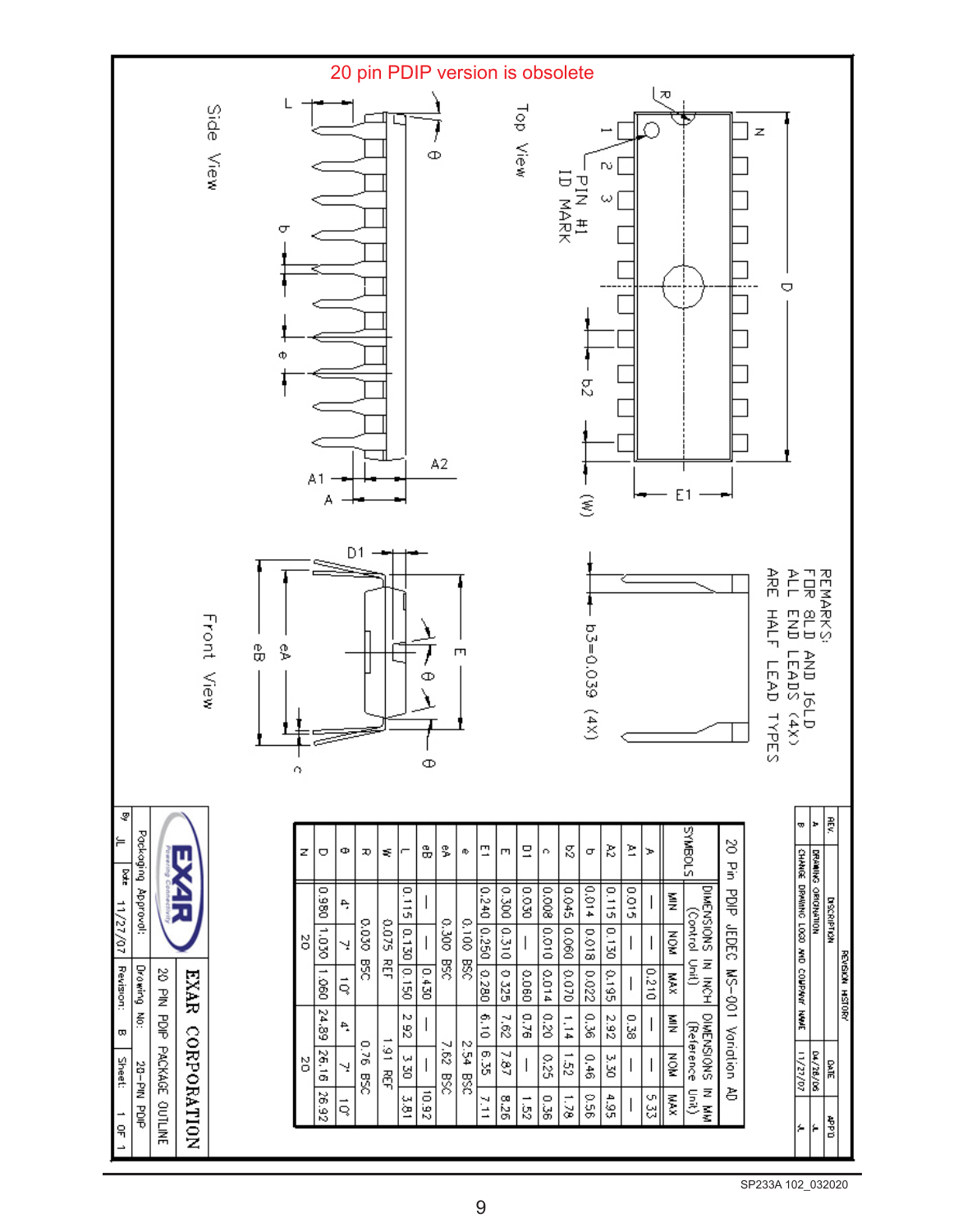

SP233A\_102\_032020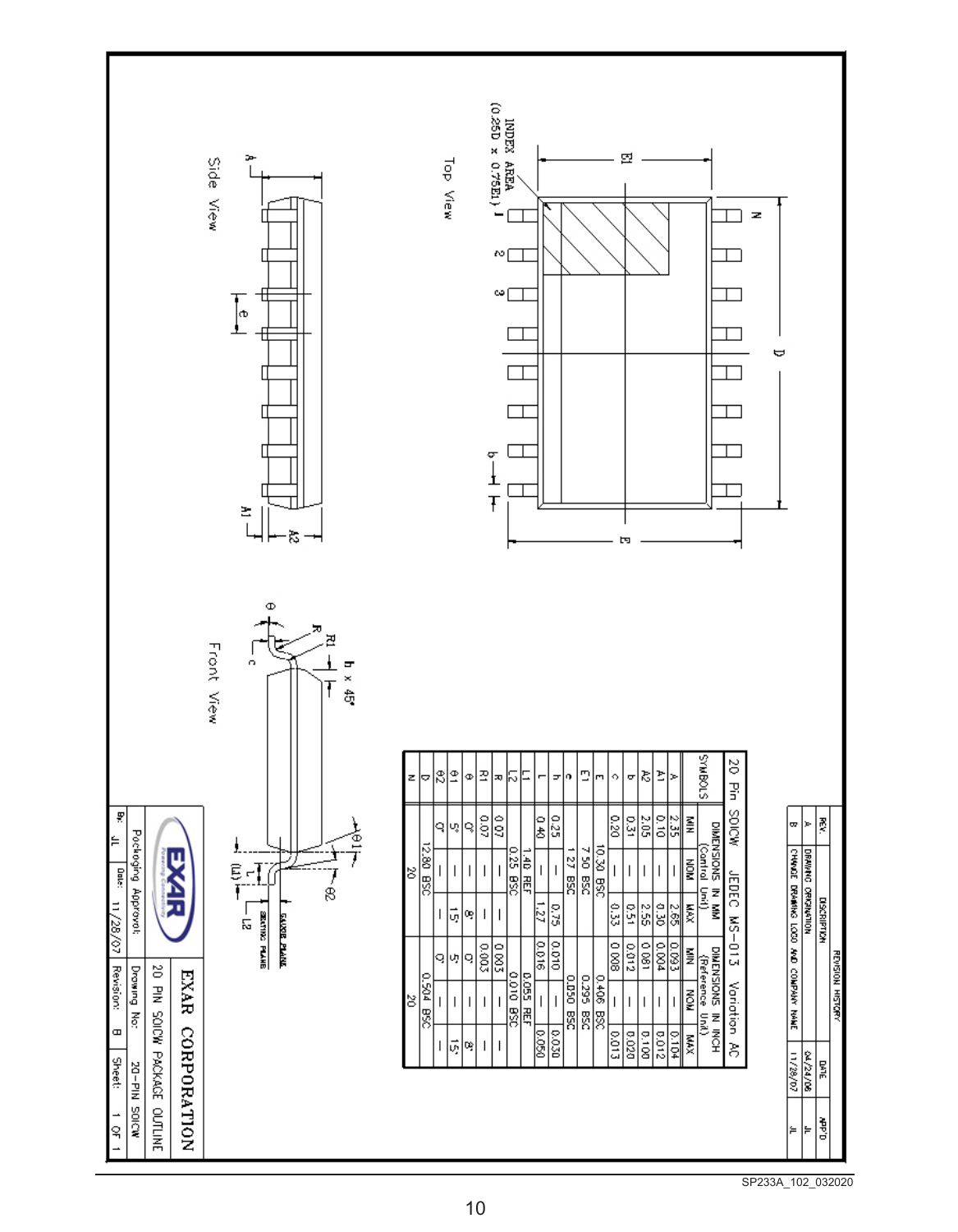